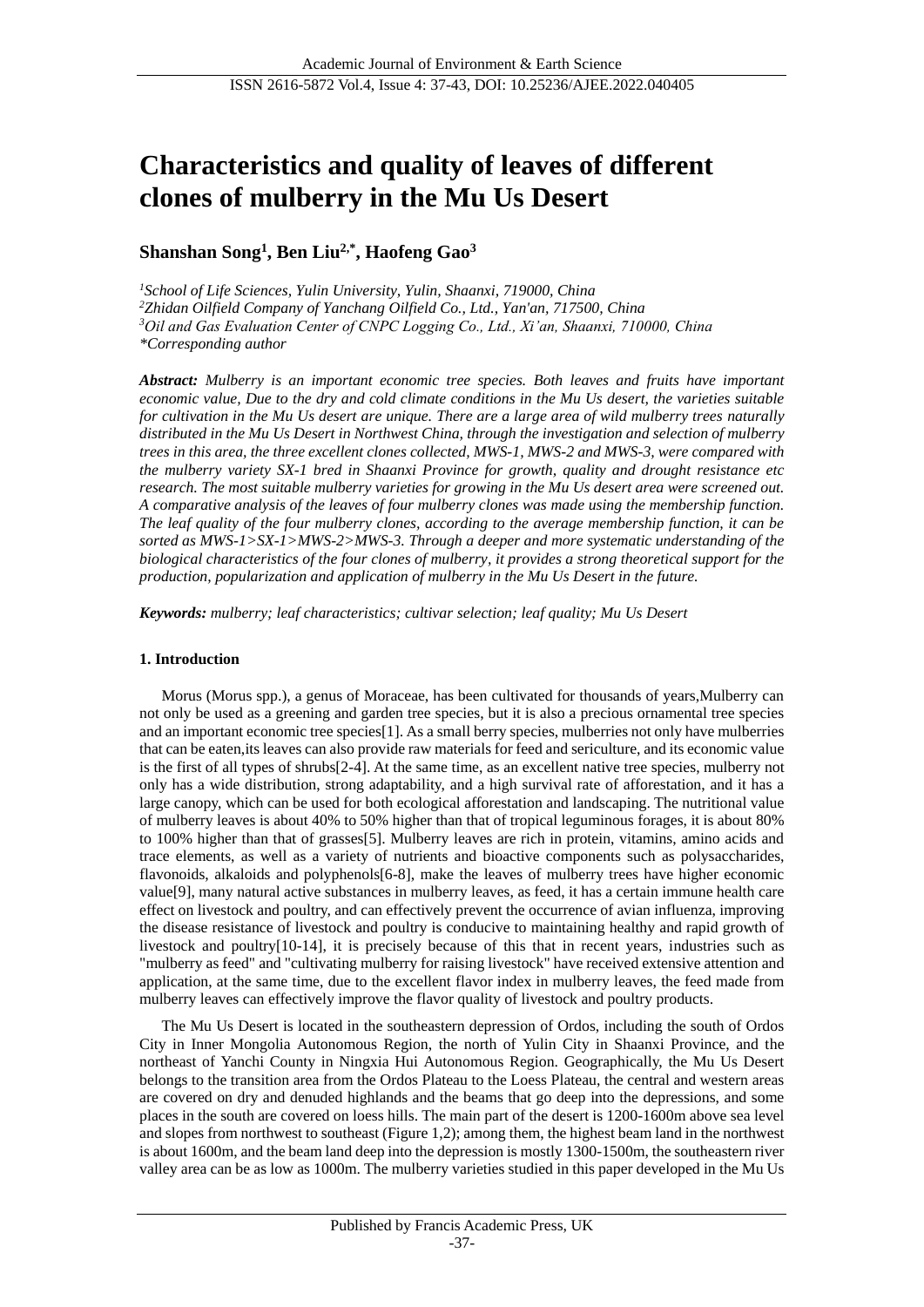desert area.



*Figure 1: Geographical location of the Mu Us Desert*

## *1.1 Materials and methods*

## *1.1.1 Test material*

In July 2020, for indicators such as mulberry leaf size, leaf quality and fruit yield, from the natural distribution of mulberry populations in the Mu Us Desert, three mulberry varieties were screened out in Yulin City, Shaanxi Province. MWS-1, MWS-2 and MWS-3, the main cultivar SX--1 in northwest China, were used as test materials. In the spring of 2021, the collected mulberry resources will be grafted and propagated. After the grafts are healed, field demonstration was carried out at the breeding base in June of the same year, and the planting density was  $2 \times 3$  m, each clone was planted with 24 plants in the plot, with a total of four plots (Figure 3).

## *1.1.2 Determination method of mulberry leaf quality*

Crude protein content: refer to the Kjeldahl method in GB 5009.5-2010 "Determination of Protein in Food"; Soluble sugar content: determined by anthrone colorimetric method; Mineral element content: The content of Ca and K was determined by dry digestion with flame atomic spectrophotometer[15-18]; The content of total flavonoids was determined by Al(NO3) colorimetric method[19-22] with rutin as the standard.



*Figure 2: Natural Landscape in Mu Us Desert*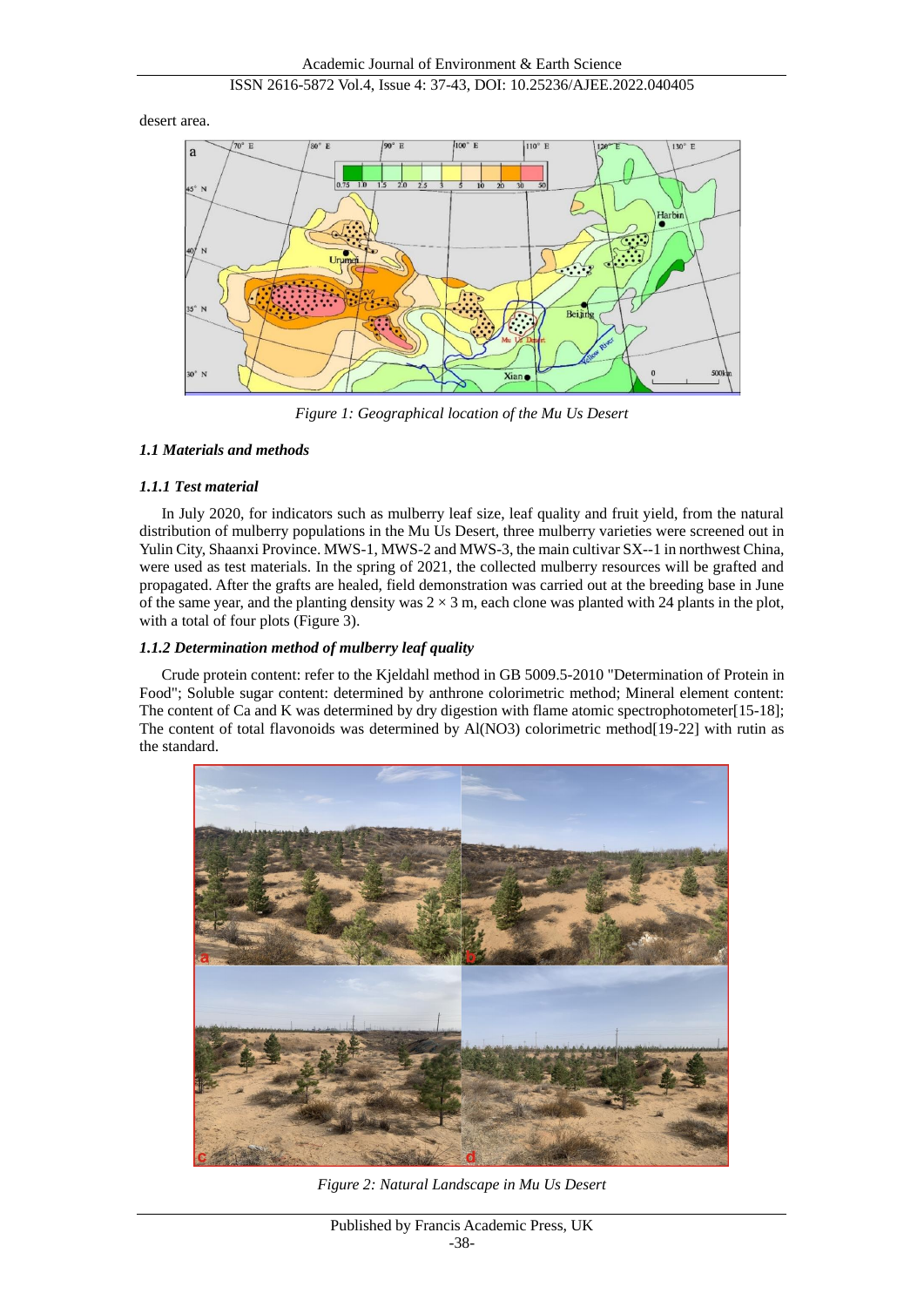## *1.1.3 Data Analysis*

The nutritional quality evaluation of mulberry leaves and fruits adopts the membership function value method in fuzzy mathematics[23]. The membership function value calculation formula is:

$$
X(\mu) = (X - X \min) / (X \max - X \min) \tag{1}
$$

In the formula, X is the measured value of the index, and Xmax and Xmin are the maximum and minimum values of a certain index of all the tested materials, respectively. If it is negative correlation (bad indicator), use the inverse membership function to convert, and the calculation formula is:

$$
X(\mu A) = 1 - (X - X \min) / (X \max - X \min)) \tag{2}
$$

Finally, the average membership function value is calculated. The larger the average membership function value, the better the nutritional quality of the variety[22].

| clone | leaf area $\text{cm}^2$ )  | Soluble $suga(\%)$ | Crude protei $(\% )$     | Flavonoids(mg/g) |
|-------|----------------------------|--------------------|--------------------------|------------------|
| LS    | $96.18 + 19.63$            | $13.05 + 0.54aA$   | $25.41 + 0.42$ bc A B    | $4.70 + 0.04dD$  |
| HIX   | $130.85 + 3.83aA$          | $10.41 + 0.02hA$   | $30.06 + 1.43a$ A        | $17.67 + 0.05aA$ |
| AEX   | $90.40 + 7.11$ hB          | $9.66 \pm 1.31$ bA | $28.49 + 2.10$ abAB      | $7.82 + 0.02$ Cc |
| JA    | $96.63 \pm 7.18 \text{b}B$ | $10.61 + 2.36$ abA | $24.47 + 2.17 \text{cB}$ | $8.10 - 0.01$ bB |

*Table 1: Comparison of eaf quality of different clones of Morus spp.*

| The larger the average membership function value, the better the nutritional quality of the variety [23]. |  |  |
|-----------------------------------------------------------------------------------------------------------|--|--|
|                                                                                                           |  |  |



*a-b Mulberry trees in study area c Partially enlarged photo of mulberry leaves from Figure 1a d-e Mulberry trees in study area f Partially enlarged photo of the stalk g Partially enlarged photo of mulberry leaves from Figure 1a h-i Mulberry trees in study area*

*Figure 3: Microscopic characteristics of mulberry leaves in the study area*

## **2. Results and analysis**

## *2.1 Differences in leaf quality of different clones of mulberry*

It can be seen from Table 1 that the leaf area of MWS-1 is 129.85 cm2, very significantly higher than the other three clones (P<0.01); The soluble sugar content of MWS-2 was 9.66%, which was significantly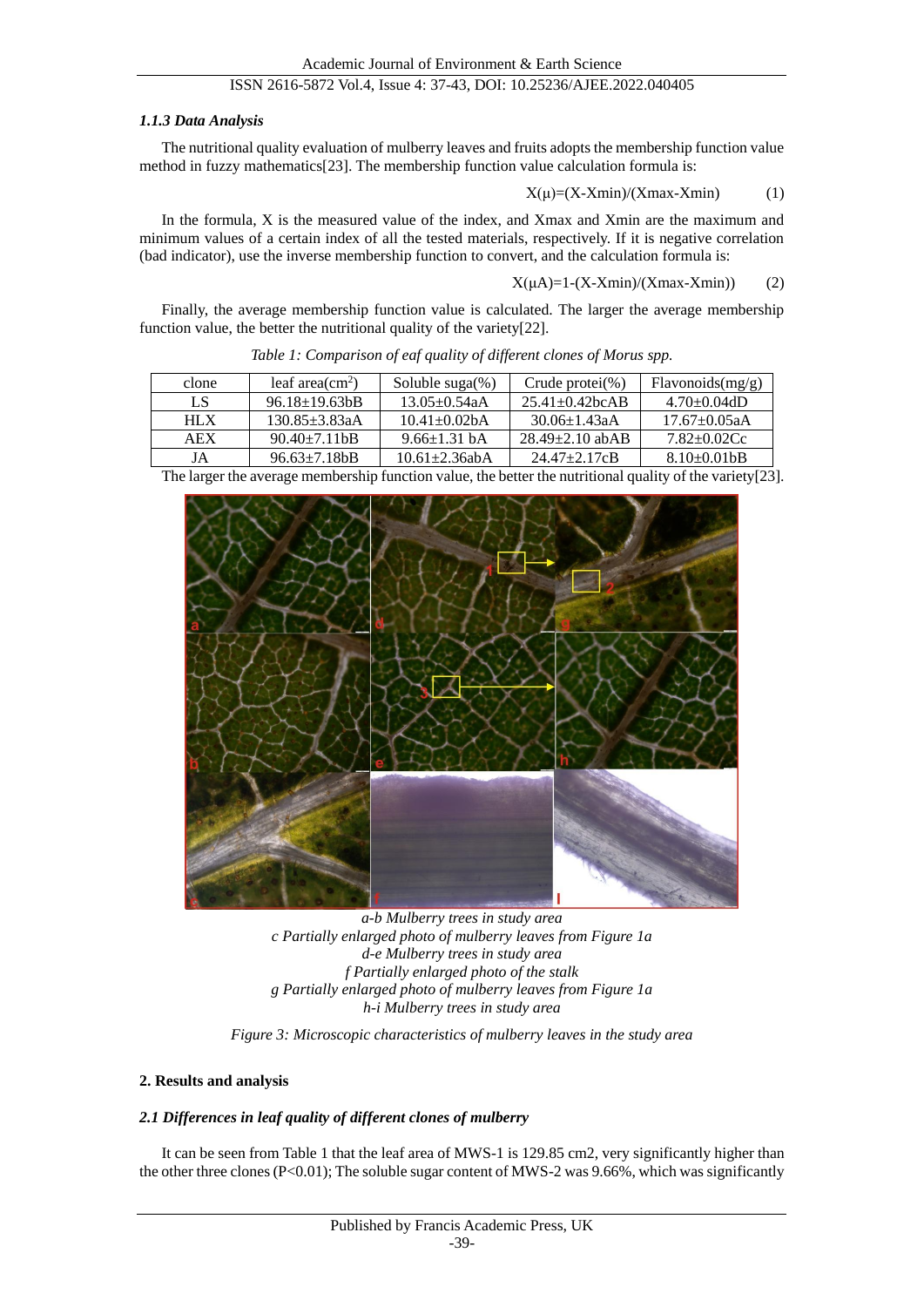lower than that of the other three clones (P<0.05); The crude protein content of MWS-1 was 30.06%, followed by MWS-2 with a content of 28.49%, which was significantly higher than the other two clones  $(P<0.05)$ ; The flavonoid content of the four clones was significantly different  $(P<0.01)$ , among which the flavonoid content of MWS-1 was 17.67 mg  $g-1$ , very significantly higher than the other three clones, followed by MWS-3, MWS-2, SX-1, 8.10 mg  $g-1$ , 7.82 mg  $g-1$  and 4.70 mg  $g-1$ , respectively.

|            |           | membership function value | mean   | Nutrient          |                |         |
|------------|-----------|---------------------------|--------|-------------------|----------------|---------|
| clone      | leaf area | Soluble                   | Crude  | <b>Flavonoids</b> | membership     | quality |
|            |           | suga                      | protei |                   | function value | ranking |
| LS         | 0.14      | 1.00                      | 0.17   | 0.00              | 0.33           |         |
| <b>HLX</b> | 1.00      | 0.22                      | 1.00   | 1.00              | 0.81           |         |
| AEX        | 0.00      | 0.00                      | 0.72   | 0.24              | 0.24           |         |
| JA         | 0.15      | 0.28                      | 0.00   | 0.26              | 0.17           |         |

*Table 2: The nutriants quality sequence of different clones of Morus spp. leaves*

## *2.2 Differences in quality characteristics of mulberry leaves of different clones*

In this experiment, the quality of mulberry leaves is used as a comprehensive index, and the relative merits can be expressed by the average membership function value. According to formula (2), the average membership function value is calculated, and the quality is sorted (Table 2). From the calculation results of membership function values, it can be seen that the order of quality of mulberry leaves of the four clones is MWS-1>SX-1>MWS-2>MWS-3, at the same time, the degree of difference between them can also be seen. The average membership function value of MWS-1 is 0.81, the MWS-3 was only 0.17, indicating that the quality of mulberry leaves of different clones was significantly different.

| clone | Fresh fruit | Soluble suga(%)       | Soluble      | $Ash(\%)$          | flavonoids(mg      | anthocvanin(nmol/g) | crude protein $(\%)$ |
|-------|-------------|-----------------------|--------------|--------------------|--------------------|---------------------|----------------------|
|       | weight(g)   |                       | solids(%)    |                    | /g)                |                     |                      |
| LS    | 1.20±0.18cC | 49 45±2 96bAB         | 13 50±0 86bB | $5.16 \pm 0.04$ cC | $4.25 \pm 0.06$ dD | $5.47 \pm 0.49$ cC  | 9.97±0.19bB          |
| HLX   | 2.31±0.37aA | $41.12 \pm 2.61$ bcBC | 18.75±0.47aA | 5.35±0.03bB        | $8.17 \pm 0.05$ bB | 12.54±0.19bB        | 12.11±0.85abAB       |
| AEX   | 2.47±0.52aA | 32.26±3.75cC          | 13.25±0.29bB | 5.55±0.06Aa        | 12.50±0.02Aa       | 17.43±0.83Aa        | 14.37±1.14aA         |

59.46±9.12aA 19.50±0.62aA 4.70±0.01dD 7.77±0.04cC

*Table 3: Comparison of fruit quality of different clones of Morus spp.*

 $0.48 \pm 0.05$ dD

10 70±2 12bB

## *2.3 Differences in mulberry quality of different clones*

JA.

 $1.65 \pm 0.24$ 

It can be seen from Table 3 that there are significant differences in the mulberry quality of the four different clones, the fresh fruit weight of MWS-2 was the largest at 2.47 g, followed by MWS-1, the fresh weight of fruit was 2.31 g, which was significantly higher than that of the other two clones (P<0.01); The soluble sugar content of MWS-3 was 59.46%, which was significantly higher than that of the other three clones (P<0.05), followed by SX-1 and MWS-1, while MWS-2 has the lowest soluble sugar content of only 32.26%, and significantly lower than the other three clones (P<0.05); MWS-3 and MWS-1 had the highest content of soluble solids, 19.50% and 18.75%, respectively, which were significantly higher than SX-1 and MWS-2; The ash content and anthocyanin content of the four clones were significantly different (P<0.01),from high to low, they are MWS-2, MWS-1, SX-1, MWS-3; the flavonoid content of MWS-2 is 12.50 mg/g, the second is MWS-1, which is 8.17 mg/g, and the flavonoid content of MWS-3 is slightly less, which is 7.77 mg/g, the flavonoid content of SX-1 was the least, which was 4.25 mg/g, and there were extremely significant differences among the four clones  $(P<0.01)$ ; The crude protein content of MWS-2 was 14.37%, the highest among the four clones, secondly, the crude protein content of MWS-1 was 12.11%, which was significantly higher than that of SX-1 and MWS-3 (P<0.05).

clone membership function value mean membership Fresh Soluble Soluble Ash flavonoids anthocyanin crude

*Table 4: The nutrients quality sequence of different clones of Morus spp. Fruit*

| clone      | membership function value |         |         |      |      |                            |         | mean               | Nutrient |
|------------|---------------------------|---------|---------|------|------|----------------------------|---------|--------------------|----------|
|            | Fresh                     | Soluble | Soluble |      |      | Ash flavonoids anthocyanin | crude   | membership quality |          |
|            | fruit                     | suga    | solids  |      |      |                            | protein | function           | ranking  |
|            | weight                    |         |         |      |      |                            |         | value              |          |
| LS         |                           | 0.63    | 0.04    | 0.54 |      | 0.29                       |         | 0.22               |          |
| <b>HLX</b> | 0.87                      | 0.33    | 0.88    | 0.76 | 0.48 | 0.71                       | 0.49    | 0.65               |          |
| AEX        |                           |         |         |      |      |                            |         | 0.71               |          |
| JA         | 0.35                      |         |         |      | 0.43 |                            | 0.17    | 0.42               |          |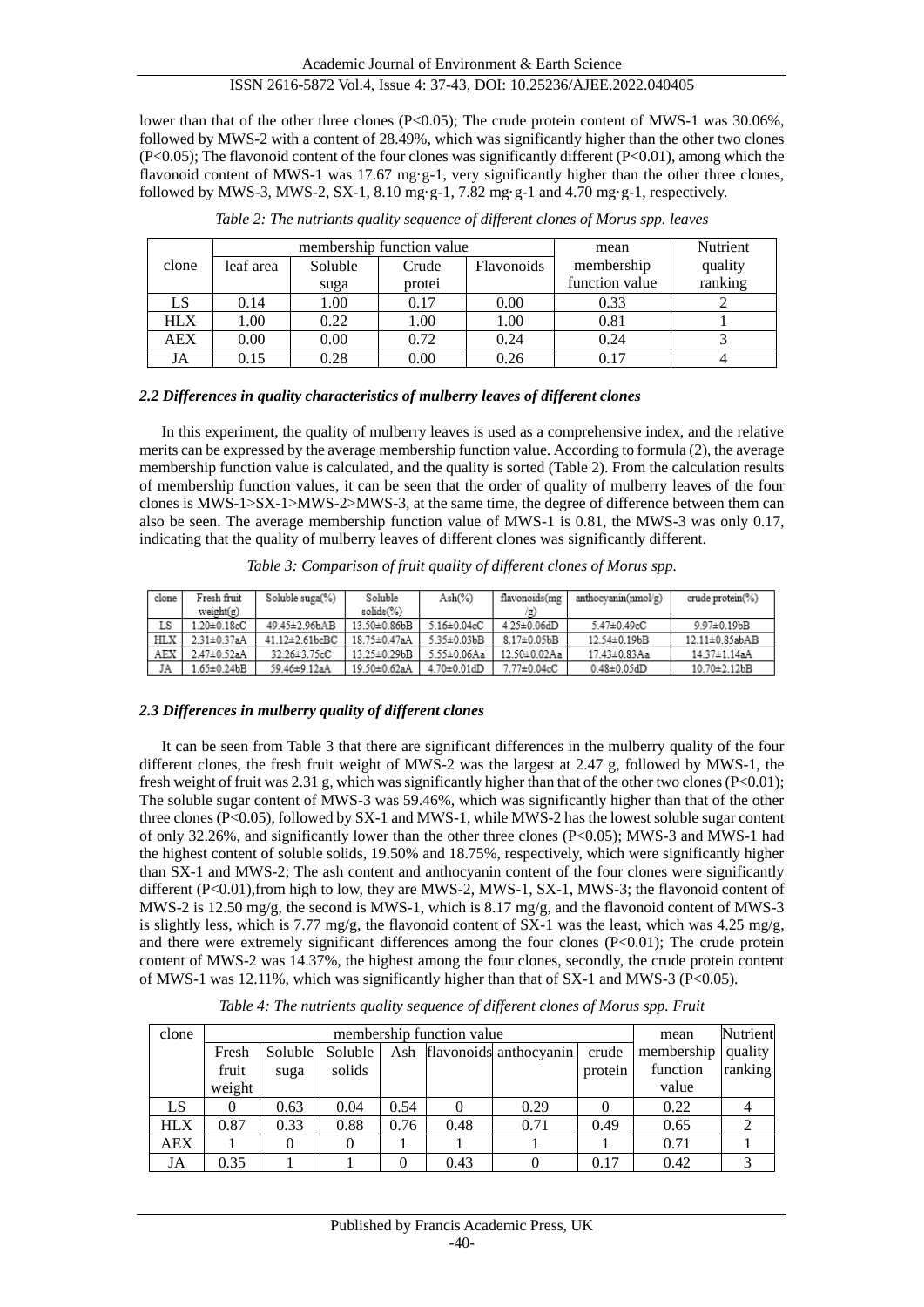#### *2.4 Differences in mulberry fruit quality characteristics of different clones*

In this experiment, the fresh weight, soluble sugar, soluble solids, ash, flavonoids, anthocyanins and crude protein contents of the fruits of the four clones were used as excellent indicators for mulberries, calculate the average membership function value and rank the quality. The results are shown in Table 4. The larger the average membership function value of the good quality index, the better the quality of the variety. The nutritional qualities of the four clones were ranked as MWS-2>MWS-1>MWS-4>SX-1, and the fruit fresh weight, ash, flavonoids, anthocyanins and crude protein contents of MWS-2 were all four. The largest of the clones, its average membership function value is 0.71; MWS-3 had the highest content of soluble sugars and soluble solids, but its membership functions of ash, ash and anthocyanin were 0, resulting in an average membership function value of 0.42; Although MWS-1 is not the highest content in each nutrient component, its average membership function value is 0.65, ranking second; However, the membership function values of SX-1's fruit fresh weight, flavonoids and crude protein content were all 0, resulting in its average membership function value of 0.22.

#### *2.5 Differences in mineral elements of different clones of mulberry*

From Table 5, it can be seen that the mineral content in the leaves and fruits of the four clones of mulberry is different. Among them, in mulberry leaves, the calcium content of MWS-2 and MWS-2 were 6.80% and 6.96%, respectively, which were significantly higher than the other two clones (P<0.01); The potassium content in SX-1 leaves was 1.89%, followed by MWS-1 leaves was 1.74%, both were extremely significantly higher than MWS-2 (1.51%) and MWS-3 (1.56%) (P<0.01). The content of SX-1 calcium in mulberries is 1.26%, was the highest MWS-1 of the four clones at 1.09%, ranking second, followed by MWS-2 with 0.98%, MWS-3 had the least calcium content with 0.79%, there were extremely significant differences among the four clones (P<0.01); The potassium content in the fruit is the highest in MWS-2 at 1.73%, and the lowest in MWS-3 at only 1.28%, and extremely significantly lower than the other three clones (P<0.01).

| clone      |                    | blade              | fruit              |                    |  |
|------------|--------------------|--------------------|--------------------|--------------------|--|
|            | calcium $(\%)$     | $potassium(\% )$   | calcium $(\%)$     | potassium $(\% )$  |  |
| LS         | $4.92 + 0.05cC$    | $1.89 + 0.04aA$    | $1.26 \pm 0.00$ aA | $1.48 + 0.00$ bB   |  |
| <b>HLX</b> | $6.80 + 0.13a$ A   | $1.74 + 0.04$ bB   | $1.09 + 0.03$ bB   | $1.50 + 0.03$ bB   |  |
| <b>AEX</b> | $6.96 \pm 0.02$ aA | $1.51 \pm 0.05$ cC | $0.98 + 0.02$ cC   | $1.73 + 0.01$ aA   |  |
| JA         | $6.31 \pm 0.16$    | $1.56 - 0.05cC$    | $0.79 + 0.01dD$    | $1.28 \pm 0.02$ cC |  |

*Table 5: Comparison of mineral elements in leaves and fruits of different clones of Morus spp.*

#### **3. Conclusion**

Among the four clones of mulberry, MWS-1 leaves had the highest nutritional quality, among them, its leaf area, crude protein content and flavonoid content are the largest among the four clones, and its fruit nutritional quality also ranked second among the four clones; The nutritional quality of the leaves of SX-1 ranked second, and its soluble sugar content was the highest among the four clones, however its flavonoid content is the lowest, resulting in poor nutritional quality of its fruit, the fresh fruit weight, flavonoids and crude protein contents were the least among the four clones; The nutritional quality of MWS-2 leaves ranks third, but its fruit has the highest nutritional quality, its leaf area and leaf soluble sugar as well as the soluble sugar and soluble protein content in fruit were the least among the four clones, however the content of ash, flavonoids, anthocyanins and crude protein in its fruit is the highest. The nutritional quality of leaves and fruits of MWS-3 ranked fourth and third, respectively, this is because the crude protein content in the leaves and the ash and anthocyanin content in the fruit are the lowest, but the content of soluble sugar and soluble protein in its fruit is the highest among the four clones.

## **Acknowledgments**

Thanks to Professor Xiaohu Zhou from the Department of Geology, Northwest University for guidance in fossil identification and writing idea.

Co-funded by Special Scientific Research Project of Education Department of Shaanxi Province (20JK1011).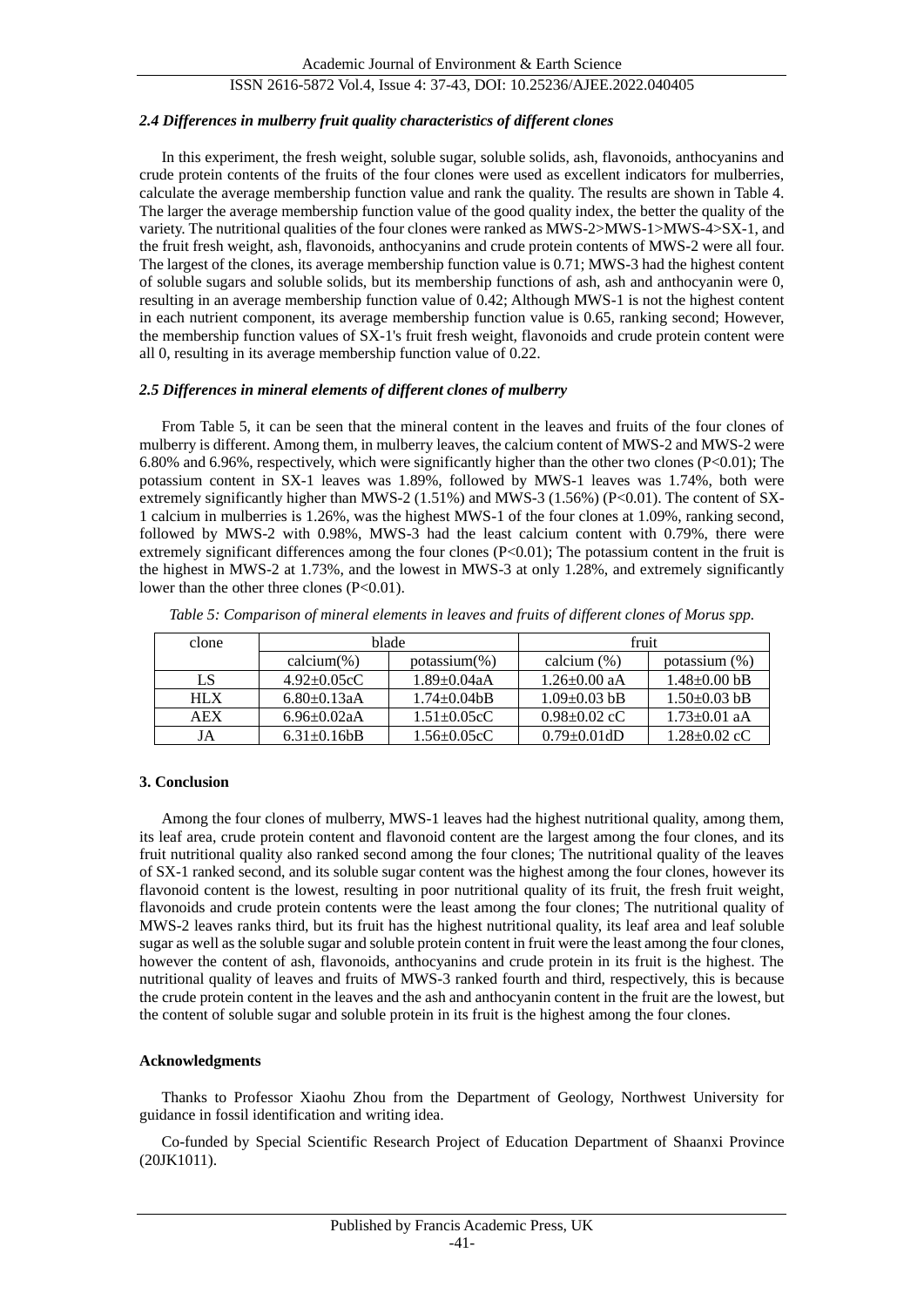#### **Disclosure statement**

No potential conflict of interest was reported by the author(s).

## **References**

*[1] Al-Kirshi R. A., Alimon A, Zulkifli I., et al(2013). Nutrient digestibility of mulberry leaves (Morus alba)[J]. Italian Journal of Animal Science, 12(2).pp64-71*

*[2] Broge NH, Mortensen JV(2002). Deriving green crop area index and canopy chlorophyll density of winter wheat from spectral reflectance data[J]. Remote Sensing of Environment, 81(1)pp45-57.* 

*[3] Daughtry CST, Walthall CL, Kim MS, et al(2000). Estimating Corn Leaf Chlorophyll Concentration from Leaf and Canopy Reflectance[J]. Remote Sensing of Environment, 74(2)pp229-239.* 

*[4] Dounavi A, Netzer F, Celepirovic N, et al(2016). Genetic and physiological differences of European beech provenances (F. sylvatica L.) exposed to drought stress[J]. Forest Ecology and Management,pp 361:226-236.* 

*[5] Du Q, Zheng J, Xu Y(2008). Composition of anthocyanins in mulberry and their antioxidant activity[J]. Journal of Food Composition and Analysis, 21(5):pp390-395.* 

*[6] Farquhar G. D, Sharkey T. D(1982). Stomatal Conductance and Photosynthesis [J]. Annual Review of Plant Physiology, 33(1):pp317-345.*

*[7] Flexas J, Diaz-Espejo A, Galmes J, et al(2007). Rapid variations of mesophyll conductance in response to changes in CO2 concentration around leaves [J]. Plant, Cell & Environment, 30(10)pp1284- 1298.* 

*[8] Guha A, Reddy A.R(2014). Leaf gas exchange, water relations and photosystem-II functionality depict anisohydric behavior of drought-stressed mulberry (Morus indica, cv. V1) in the hot semi-arid steppe agroclimate of Southern India [J]. Flora - Morphology, Distribution, Functional Ecology of Plants, 209(2)pp142-152.* 

*[9] Guha A, Sengupta D, Reddy AR(2010). Physiological optimality, allocation trade-offs and antioxidant protection linked to better leaf yield performance in drought exposed mulberry [J]. Journal of the Science of Food & Agriculture, 90(15)pp2649-2659.* 

*[10] Jiang YB, Huang RZ, Jiang SM, et al(2018). Adsorption of Cd by rhizosphere and non-rhizosphere soil originating from mulberry field under laboratory condition [J]. International Journal of Phytoremediation,20(4)pp378-383.*

*[11] Junior UMDS, Gon•Alves JFDC, Fearnside P M(2013). Measuring the impact of flooding on Amazonian trees: photosynthetic response models for ten species flooded by hydroelectric dams[J]. Trees (Berlin)2, 27(1)pp193-210.* 

*[12] Li FL, Bao WK, Wu N(2009). Effects of water stress on growth, dry matter allocation and wateruse efficiency of a leguminous species,Sophora davidii [J]. Agroforestry Systems, 77(3)pp193-201.* 

*[13] Liu J, Guo WQ, Shi DC(2010). Seed germination, seedling survival, and physiological response of sunflowers under saline and alkaline conditions [J]. Photosynthetica, 48(2)pp278-286.* 

*[14] Liu Y, Willison JHM(2013). Prospects for cultivating white mulberry (Morus alba) in the drawdown zone of the Three Gorges Reservoir, China [J]. Environmental Science & Pollution Research International, 20(10)pp7142-7151.* 

*[15] Lobo FDA, Barros MPD, Dalmagro HJ, et al(2014). Erratum to: Fitting net photosynthetic lightresponse curves with Microsoft Excel-a critical look at the models[J]. Photosynthetica, 52(3pp479-480. [16] Lu C, Qiu N, Lu Q, et al(2002). Does salt stress lead to increased susceptibility of photosystem II to photoinhibition and changes in photosynthetic pigment composition in halophyte Suaeda salsa grown outdoors[J]. Plant Science (Oxford), 163(5)pp0-1068.* 

*[17] Mackenzie MD, Schmidt MG, Bedford L(2005). Soil microclimate and nitrogen availability 10 years after mechanical site preparation in northern British Columbia[J]. Canadian Journal of Forest Research, 35(8)pp1854-1866.* 

*[18] Reed SC, Coe KK, Sparks JP, et al(2012). Changes to dryland rainfall result in rapid moss mortality and altered soil fertility[J]. Nature Climate Change, 2012(2)pp752-755.* 

*[19] Santos CV(2004). Regulation of chlorophyll biosynthesis and degradation by salt stress in sunflower leaves[J]. Scientia Horticulturae, 103(1)pp 93-99.* 

*[20] Sekhar KM, Reddy KS, Reddy AR( 2017). Amelioration of drought-induced negative responses by elevated CO2 in field grown short rotation coppice mulberry (Morus spp.), a potential bio-energy tree crop[J]. Photosynthesis Research, 132(2)pp151-164.* 

*[21] Shao HB, Chu LY, Jaleel CA, et al(2009). Understanding water deficit stress-induced changes in the basic metabolism of higher plants biotechnologically and sustainably improving agriculture and the ecoenvironment in arid regions of the globe[J]. Critical Reviews in Biotechnology, 29(2)pp131-151.*